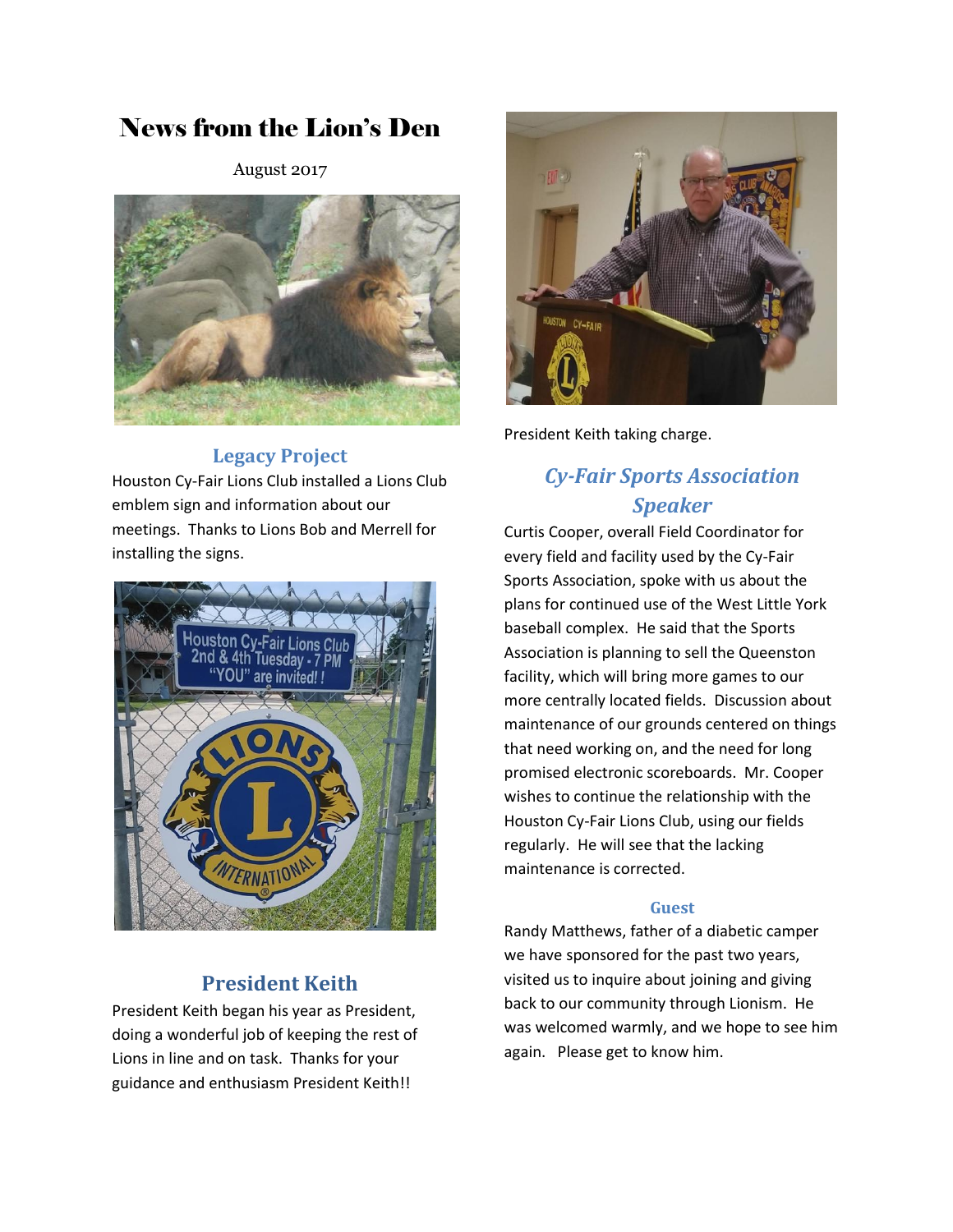## **Lions Clean Up**

Several Lions volunteered their time and energy to spruce up the Lions' Den recently. Lions Bob, Merrell, Julie, Mazher, Sandy, Bud and Dorothy worked for several hours. Some cleaned the chairs with upholstery cleaner, some cleaned out closets, and some sorted through Lions memorabilia. Everyone agreed that the finished product was well worth the effort. Thanks to all who helped.



Lions Merrell, Julie and Mazher cleaning chairs



Lions Bud and Dorothy sorting through mountains of memorabilia,

### *What to do about water pooling at our picnic tables?*

After heavy rains, water pools around our picnic tables. Lion Tamer Bob requested any ideas to help eliminate this problem. Lion Milly stepped right up and donated several bags of soil to fill in the low areas. Thanks Lion Millyj!!



Water under the picnic tables after a heavy rain.

#### *Help Update our Web Page*

Lion John Donato, who is our Webmaster, has agreed to come for a special meeting with the Board of Directors and anyone else interested in having input into changes and updates to our webpage a[t www.houstoncy-fairlions.org.](http://www.houstoncy-fairlions.org/) Please attend this special meeting one hour prior to our regular meeting of Tues. Aug. 8, starting at 6PM at the Lions' Den. Bring your concerns and suggestions so we can make improvements.

### **Upcoming Events**

Tues. Aug. 1, 1-4 PM, Fairbanks Library presents a Harry Potter program, pick up tickets prior to the program at the Fairbanks Library at the corner of the parking lot.

Tues. Aug. 1, 5:30-9:30PM, baseball at our fields.

Wed. Aug. 2, 5:30-9:30PM, baseball at our fields.

Wed. Aug. 2, 7PM, Presidents and Secretaries Council Meeting, China Bear Restaurant, I-45 at Airtex.